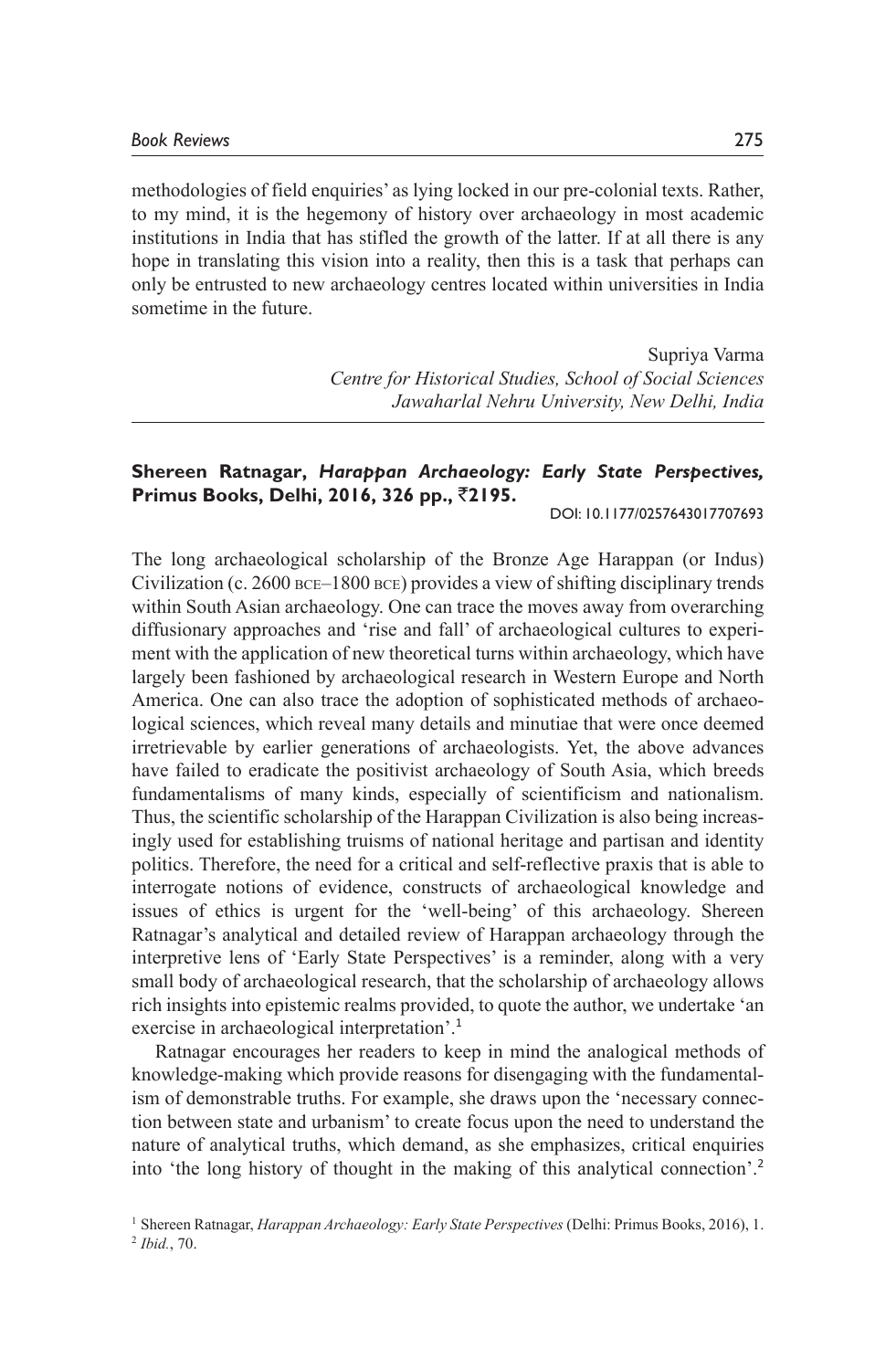Historiography, therefore, also looms large in her discussions, and her aims are 'to put the pieces together and to conceive of the entirety of Harappan archaeological remains in terms of a mode of cultural organisation, a kind of society, and a set of economic patterns, thereby putting some flesh on the bones'. She is circumspect about the possibilities of her objectives and judiciously observes that 'only tentative beginnings involving some aspects of the whole can possibly be suggested to review, accept or argue about and reject—which is the only way that a coherent review of this ancient civilization can be built up'.<sup>3</sup>

Through twelve chapters with disparate themes that relate to issues of historiography, theory, topography and legacy, Ratnagar builds up a profile of the Harappan state, and substantiates her earlier research on *Enquiries into the Political Organisation of Harappan Society* (1991) and *The End of the Great Harappan Tradition* (2000). She astutely explains her inferences for demonstrating the flaws in the ways in which social, economic and environmental histories of the Harappan Civilization are established by archaeologists. In this undertaking, she also uses the analogical method for deconstructing existing theories of the 'Harappa Culture', such as the kinds of possible commands over technologies of production, the degree and implications of specializations in the crafts, notions of standardization, uses of architectural forms and select 'type artefacts', and geography and environment, including the implications of the meeting of sweet and salt water.

Through her earlier research, Ratnagar had shown that the political system of statehood possibly provided the Harappan Civilization its distinctive cultural form. In this book, she develops a novel argument, namely, that changes within the state structure might have led to the Civilization's dissolution. She foregrounds the agency of the inhabitants, which is usually neglected within the archaeological histories of the phenomenon. Thus, she achieves the task she sets out to undertake through the book, that is of documenting the 'human angle: the social groups who lived in the house blocks of Mohenjodaro, the political imperatives behind the distribution of chert blades, the advantages of an enormous aquifer and of lift irrigation on the Indus plain and so on'.<sup>4</sup> But perhaps more importantly, through the undertaking she demolishes some of the so-called prime evidence of the Harappan cultural legacy, which have lent to creations of archaeological facts about the deep antiquity of the Ancient Indian, or to be politically correct, South Asian, Civilization since the 1950s.

The book comprises five sections. The first is a long chapter on 'The Harappan Civilization and its "World"', wherein Ratnagar describes the remarkably different landscape of the Harappan geography from what we see today. She reminds us through the map that precedes the chapter that the Rann of Kutch, Little Rann, Gulf of Kutch and Nal depression were seminal waterscapes, which provided routes into the Arabian Sea, and thus facilitated connections and exchange. She presents a case for the high cultural status of the buffalo within the Harappan

<sup>3</sup> *Ibid.*, ix.<br><sup>4</sup> *Ibid* 1 *Ibid.*, 1.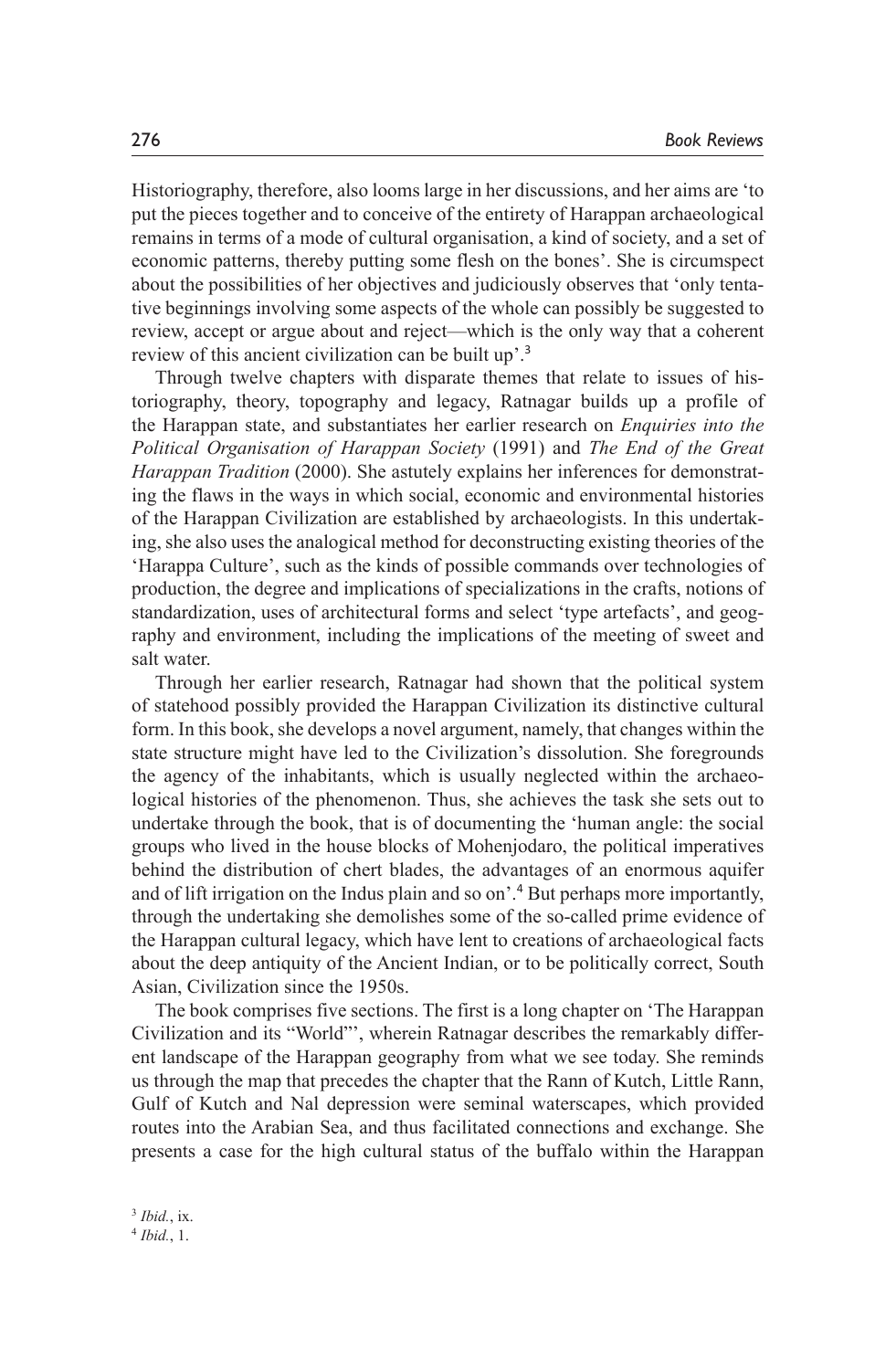societies, which she deems was 'unparalleled in later periods'.<sup>5</sup> The next three chapters in the section 'Historiography' inform us of the many instances of presentism within the existing scholarship on the nature of Harappan society. One of the chapters is aptly titled 'A Past to Mirror Ourselves'. In analysing why certain kinds of evidence is usually sought and disseminated by archaeologists who study the Harappan Civilization, Ratnagar brings to fore the political demands of urban economies, which she believes was the 'radical change' that led to the establishment of a state.<sup>6</sup> She documents the importance of finding evidence of the use of force and warfare within the state formation processes, and illustrates the fallacy of presuming the presence of caste system and untouchability within the social fabric of the Civilization.

Through the chapters, Ratnagar interrogates the impositions of preconceived notions about Ancient South Asia upon the Bronze Age Civilization, and illuminates, if not explicitly, the continuation of colonial historiography of a casteridden, ritually and traditionally bound, civilizational heritage. The exposure is no doubt of great importance, although she—frustratingly for this reader—disengages with the contributions of a few notable archaeologists who have furthered the above historiography in recent decades.

One, for example, is Walter Fairservis Jr., who concluded that the Harappan Civilization could not be a state, and drew upon the then known 'cultural assemblage' of the Civilization for locating 'the roots of Ancient India' (also the title of his publication in 1971). He had stated explicitly that the 'story of prehistoric India […] stretches back to a time so remote that it conforms to a Hindu *Kalpa* of untold generations reaching to a primordial world […]'.<sup>7</sup> In discussions of the 'excursus for the case of state',<sup>8</sup> which are to be found throughout the book, Ratnagar has analyzed at some length the views of Gregory Possehl, who had also denied the possibilities of a Harappan state. The latter had, however, echoed the opinions of Fairservis, who was his mentor and supervisor. Ratnagar's other omission is Jim Shaffer, who brought into Harappan studies the application of the archaeological construct of Culture Tradition (1978), and who, with his coauthor Dianne Lichtenstein, has subsequently refashioned and modified the above processualist construct for 'linking specific prehistoric social entities in South Asia into one cultural tradition […] over a time period from the development of food production in the seventh millennium to the present [...]'.<sup>9</sup> Shaffer's and Lichtenstein's modified construct of Cultural Tradition has been further modified by Jonathan Mark Kenoyer since the 1990s for mapping equivalence between traditions of craft specialization and traditions of kinship and caste. Ratnagar has carefully deconstructed Kenoyer's models.

<sup>5</sup> *Ibid., 26.*

<sup>6</sup> *Ibid.*, 52.

<sup>&</sup>lt;sup>7</sup> Walter Fairservis Jr., *The Roots of Ancient India* (New York, NY: Macmillan Company, 1971), 381.<br><sup>8</sup> Ratnagar *Harannan Archaeology, 6*9–70

<sup>&</sup>lt;sup>8</sup> Ratnagar, *Harappan Archaeology*, 69-70.

<sup>&</sup>lt;sup>9</sup> Jim G. Shaffer and Diane A. Lichtenstein, 'South Asian Archaeology and the Myth of Indo-Aryan Invasions', in *The Indo-Aryan Controversy: Evidence and Inference in Indian History*, ed. Edwin F. Bryant and Laurie L. Patton (New York, NY: Routledge, 2005), 93.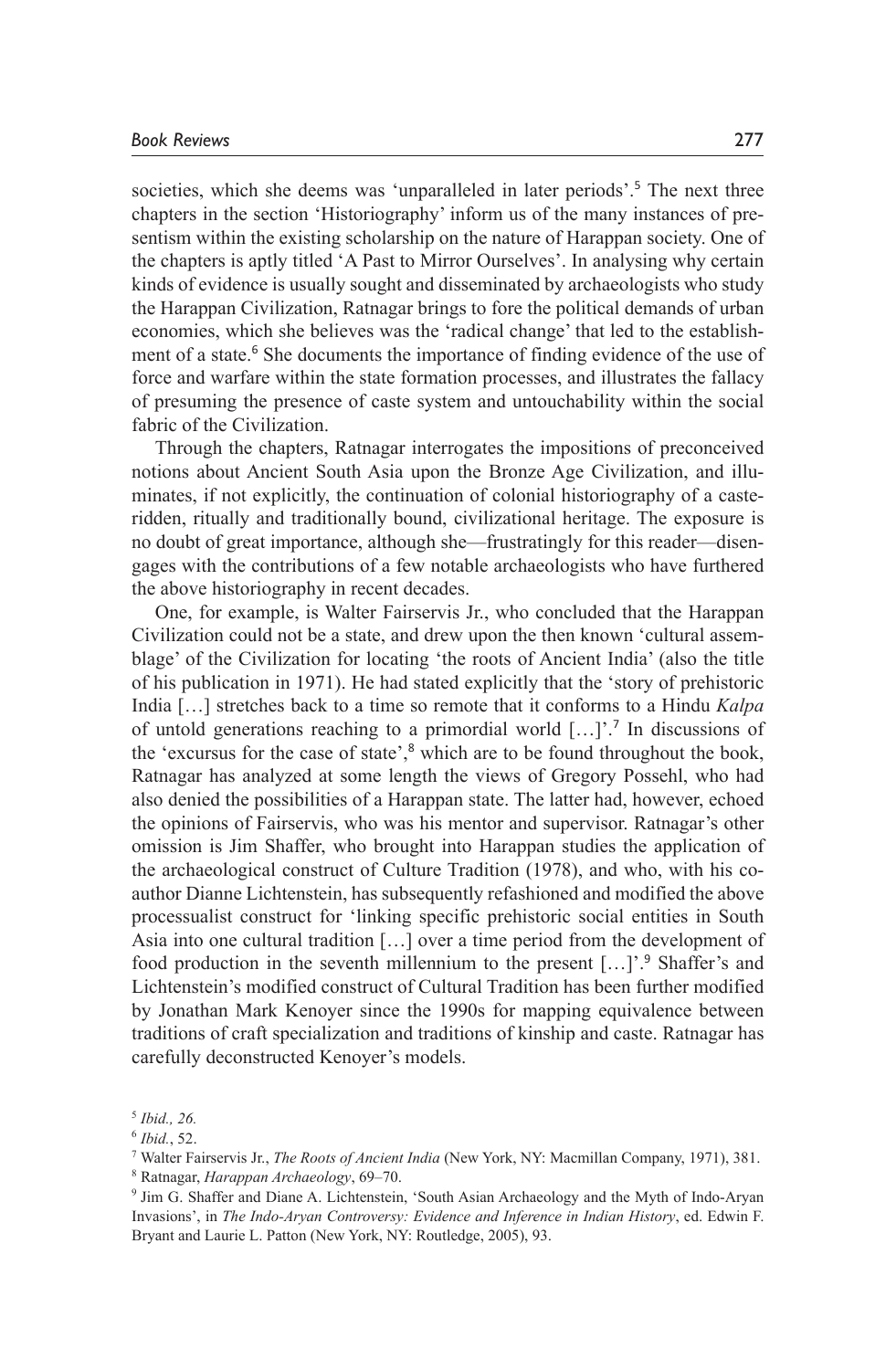One of the strengths of the book is the demonstration of the value of comparative studies. Ratnagar throws into sharp relief, especially through the section on 'Matters of State', the increasing trend among archaeologists of South Asia, both native and foreign, of historicizing the uniqueness of the Harappan Civilization by ignoring its connected histories. She draws upon the extensive scholarship of the archaeology of Ancient Mesopotamia and ethnographies of 'tribal' societies, prominently the Yoruba, to show the possible manifestations of early state societies within the Bronze Age. She also suggests that citadel sites such as Harappa and Mohenjodaro were 'statements of power in a society without long-established priesthoods and permanent cultic institutions that handled redistribution, craft production, and conflict resolution', and they 'constituted nodes in a "mesh"'. She is of the opinion that the disintegration of the Harappan system ought to be located in the 'plethora of the "gap"' within the 'mesh' and illustrates the value of the comparative methodology which, for her, reveals that 'like Harappan settlements many towns of the Upper Country [in third-millennium Mesopotamia] were deserted when the state that gave them a new personality collapsed'.<sup>10</sup>

In the penultimate section on 'Waterscapes', Ratnagar brings to bear her prodigious scholarship of the 'Harappan overseas trade' and management of water, water resources and urban sanitation to field questions on the degree and visibility of state control. She provides strong analogical evidence of an inchoate but intensely pervasive state, an example of which is her study of Dholavira, where the vast 'number of cubical weights' and 'major intervention in the husbanding of flood water  $[...]$  would surely have been a true achievement of management'.<sup>11</sup> In the final section on 'Dissolution', she sifts through the vast literature on the 'decline' and ostensible cultural legacy of the Harappan Civilization. She also highlights the need for interrogating the creations of archaeological sequences because, as she says, 'changes in the material equipment of everyday life' and 'vertical sequences of artefact-types are [often] read at face value without reference to their meanings, functions, or technological inputs. Thus, potters' marks "evolve" into writing, the amulet into the seal.<sup>'12</sup>

A truly novel element of Ratnagar's research is the agency of the pastoral groups within the make-up of the Harappan state that she brings to fore. The map depicting 'the region settled by the Harappans', with which the book begins, shows the dominant pastoral topography within the Harappan settlement pattern. It encourages us to intellectually regard Ratnagar's ruminations with which she ends the book, namely, that

some powerful groups (erstwhile pastoralists?) with organizational ability could have asserted their dominance at strategic points across the vast region, transplanting many aspects of their lifestyles and social institutions. So there may never have been a con-

<sup>10</sup> Ratnagar, *Harappan Archaeology*, 155–56.

<sup>11</sup> *Ibid.*, 254. 12 *Ibid.*, 229.